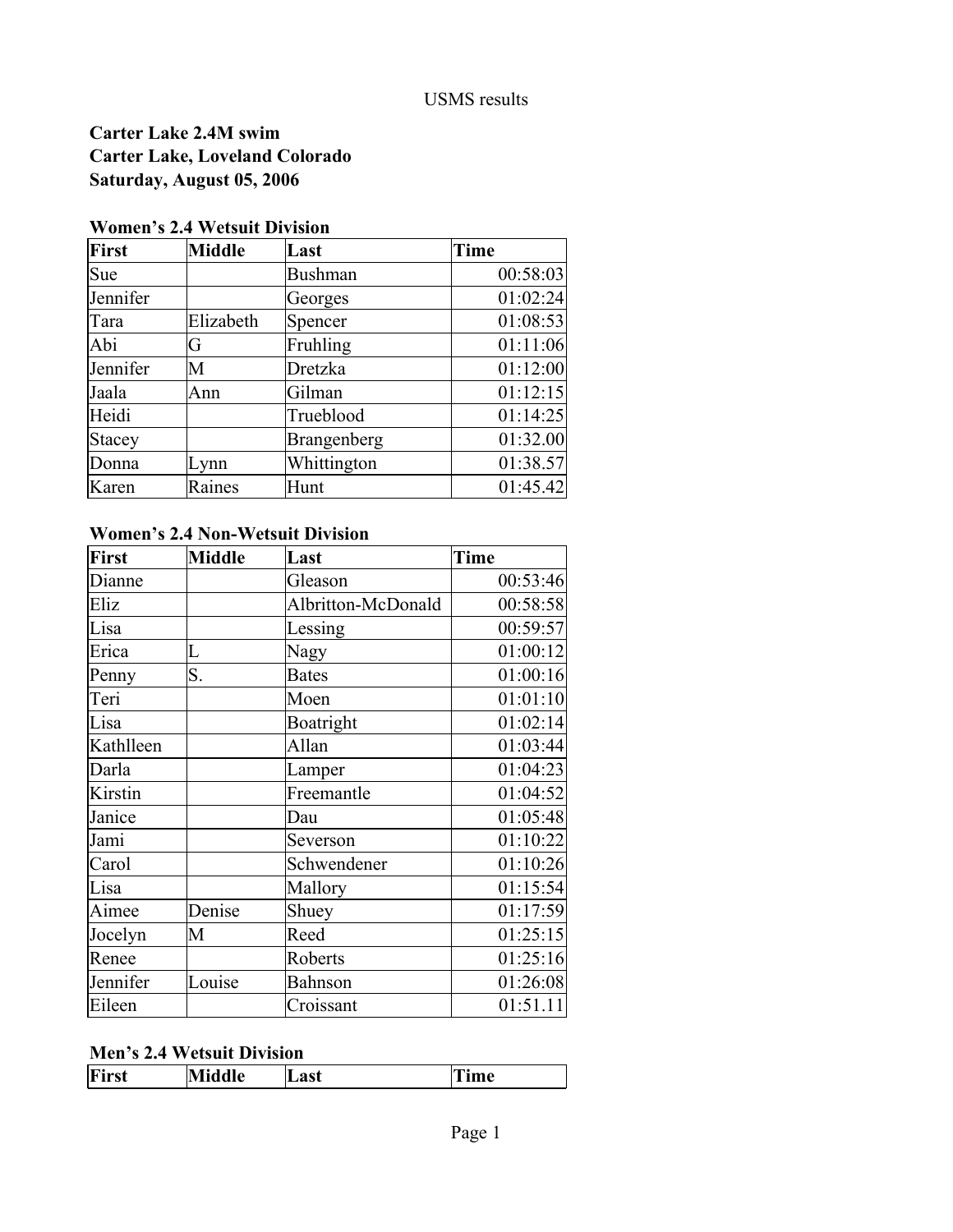USMS results

| Greg    |        | Krause        | 00:53:38 |
|---------|--------|---------------|----------|
| Josiah  |        | Middaugh      | 00:54:05 |
| Ted     |        | Romero        | 00:54:06 |
| Nate    |        | Treanor       | 00:56:47 |
| Jeffrey |        | Jewell        | 01:01:07 |
| Joseph  |        | Gregg         | 01:07:56 |
| Bob     |        | Moore         | 01:08:37 |
| Mark    | Steven | Andre         | 01:10:13 |
| David   |        | Jepson        | 01:12:32 |
| Clay    | Scott  | Wilson        | 01:13:45 |
| Matt    |        | D'Amico       | 01:15:05 |
| Roy     | E      | Caldwell      | 01:16:16 |
| Daniel  |        | Sweaney       | 01:20:01 |
| Edwin   |        | Fonner Jr     | 01:20:07 |
| Norm    |        | Houser        | 01:20:57 |
| James   | Earl   | <b>Bailey</b> | 01:28:40 |
| Jeffrey |        | Smith         | 01:32.00 |

### **Men's 2.4 Non-Wetsuit Division**

| <b>First</b> | <b>Middle</b> | Last             | Time     |
|--------------|---------------|------------------|----------|
| Cameron      |               | Widoff           | 00:54:01 |
| Richard      |               | Pease            | 00:54:13 |
| William      | Matthew       | Breitigam        | 00:58:36 |
| Matt         |               | Moseley          | 00:58:53 |
| Tim          |               | <b>Bielek</b>    | 00:58:56 |
| Rob          |               | <b>Breshears</b> | 00:59:37 |
| Steven       | J             | Stefko           | 01:00:45 |
| David        | P.            | Young            | 01:00:46 |
| John         |               | Polansky         | 01:02:41 |
| Jason        | Michael       | <b>Brothers</b>  | 01:03:57 |
| Taylor       |               | Dudley           | 01:09:32 |
| Louis        |               | Krupnick         | 01:10:06 |
| TJ           |               | Scholand         | 01:11:23 |
| Edward       | Joseph        | Rowen            | 01:14:46 |
| J V          |               | Rudd             | 01:14:58 |
| Clark        |               | Niemeyer-Thomas  | 01:19:55 |
| Dan          |               | Heine            | 01:20:13 |
| Rick         | Lowell        | <b>Brent</b>     | 01:21:00 |
| Roy          |               | Timothy          | 01:23:09 |
| Kevin        |               | Thorn            | 01:24:00 |
| Bill         |               | Meyers           | 01:25:41 |